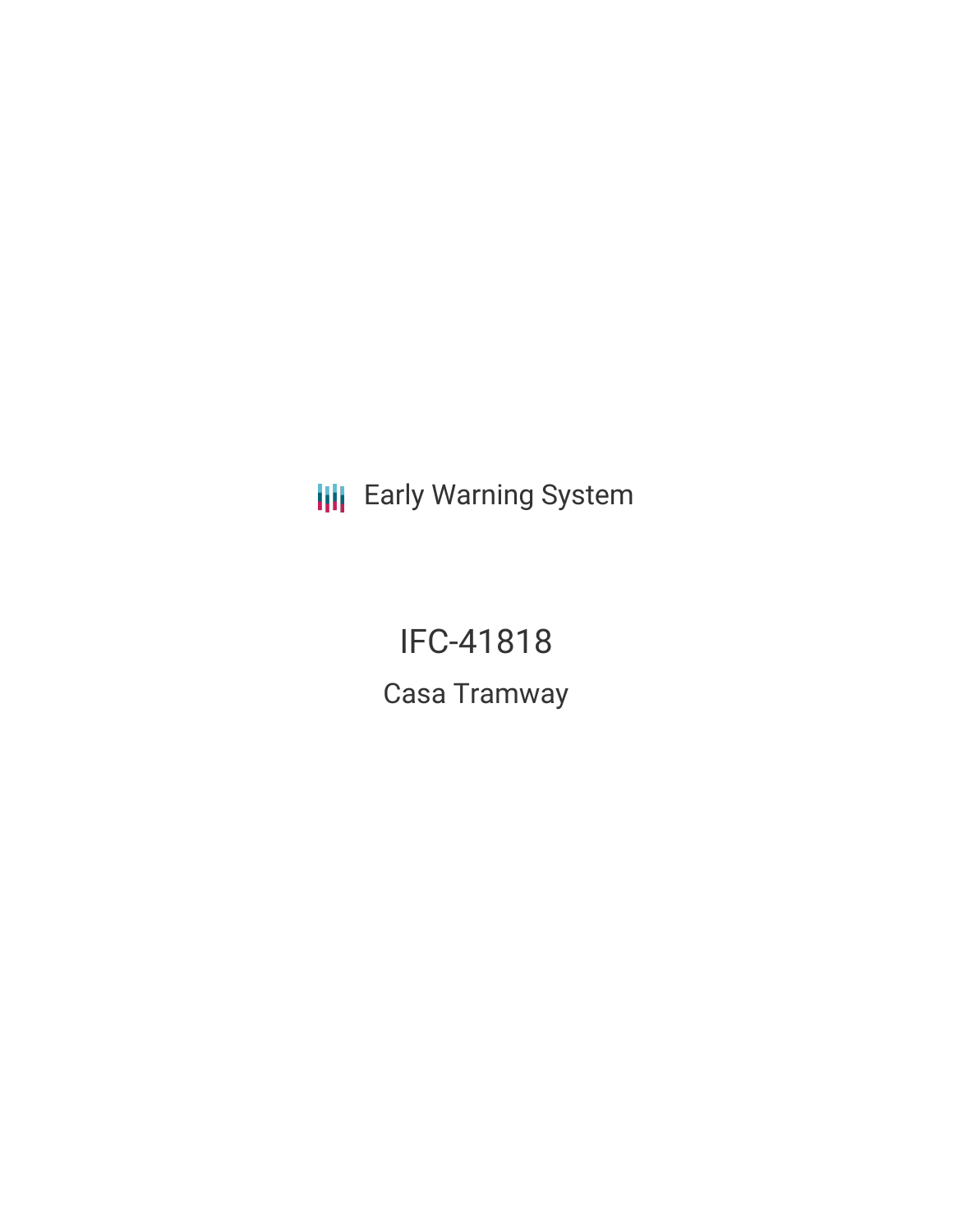# **Quick Facts**

| <b>Countries</b>               | Morocco                                 |
|--------------------------------|-----------------------------------------|
| <b>Specific Location</b>       | Casablanca-Settat                       |
| <b>Financial Institutions</b>  | International Finance Corporation (IFC) |
| <b>Status</b>                  | Proposed                                |
| <b>Bank Risk Rating</b>        | B                                       |
| <b>Borrower</b>                | REGION OF CASABLANCA-SETTAT             |
| <b>Sectors</b>                 | Construction, Infrastructure, Transport |
| <b>Investment Type(s)</b>      | Loan                                    |
| <b>Investment Amount (USD)</b> | $$100.00$ million                       |
|                                |                                         |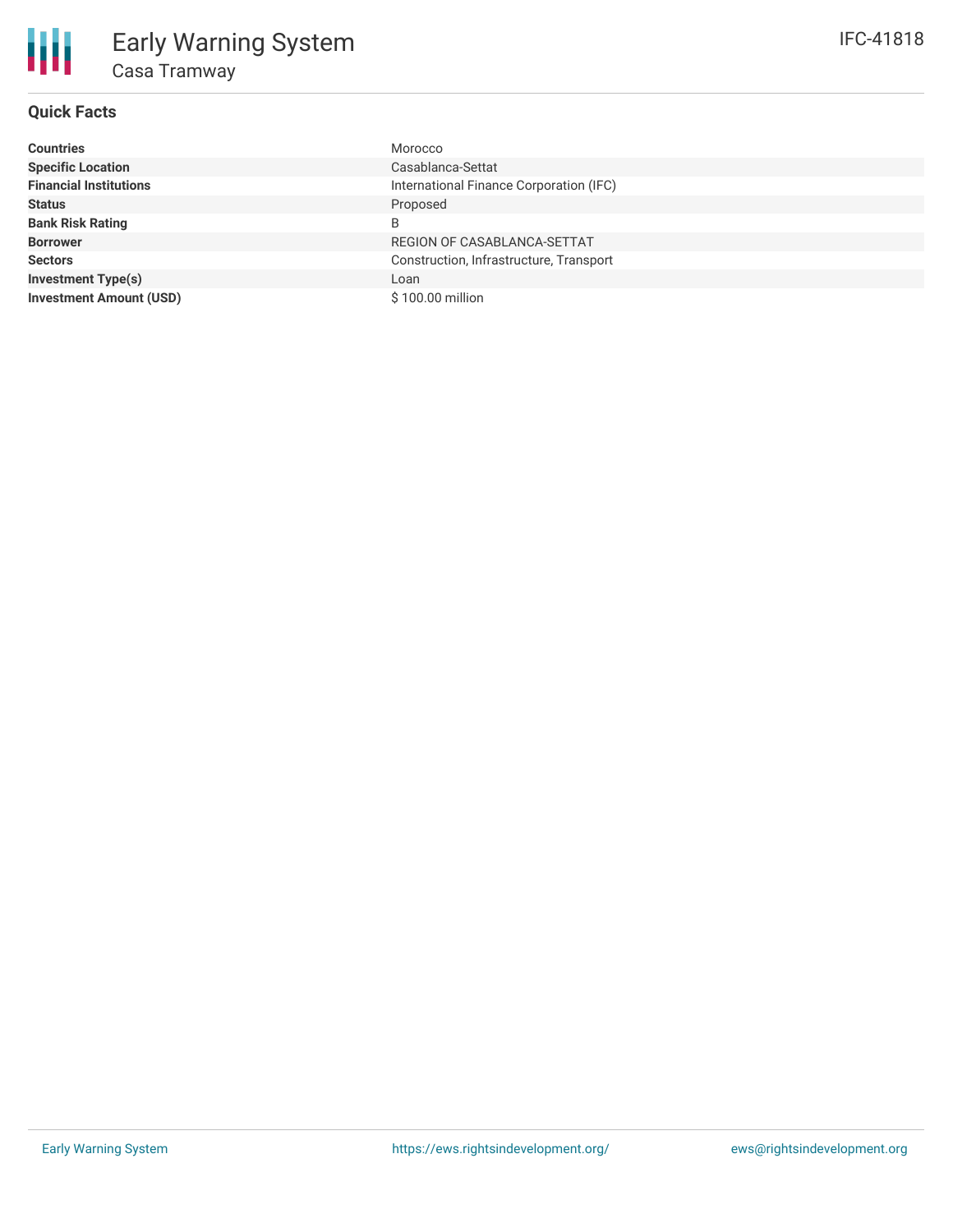

# **Project Description**

According to bank information, the Project consists of a US\$ 100 million loan to support the priority investment program of the Casablanca–Settat region, one of Morocco's twelve administrative regions. Proceeds of the loans will be used to fund two components.

- 1. The first component is the Region's contribution to Casablanca's two new tramway lines (lines T3 and T4), that will provide improved and expanded tramway services and interconnectivity to Casablanca's citizens.
- 2. The second component consist of the financing of a regional roads program, targeting underprivileged populations in remote areas, with a focus on connecting schools, hospitals and other critical social and economic infrastructure.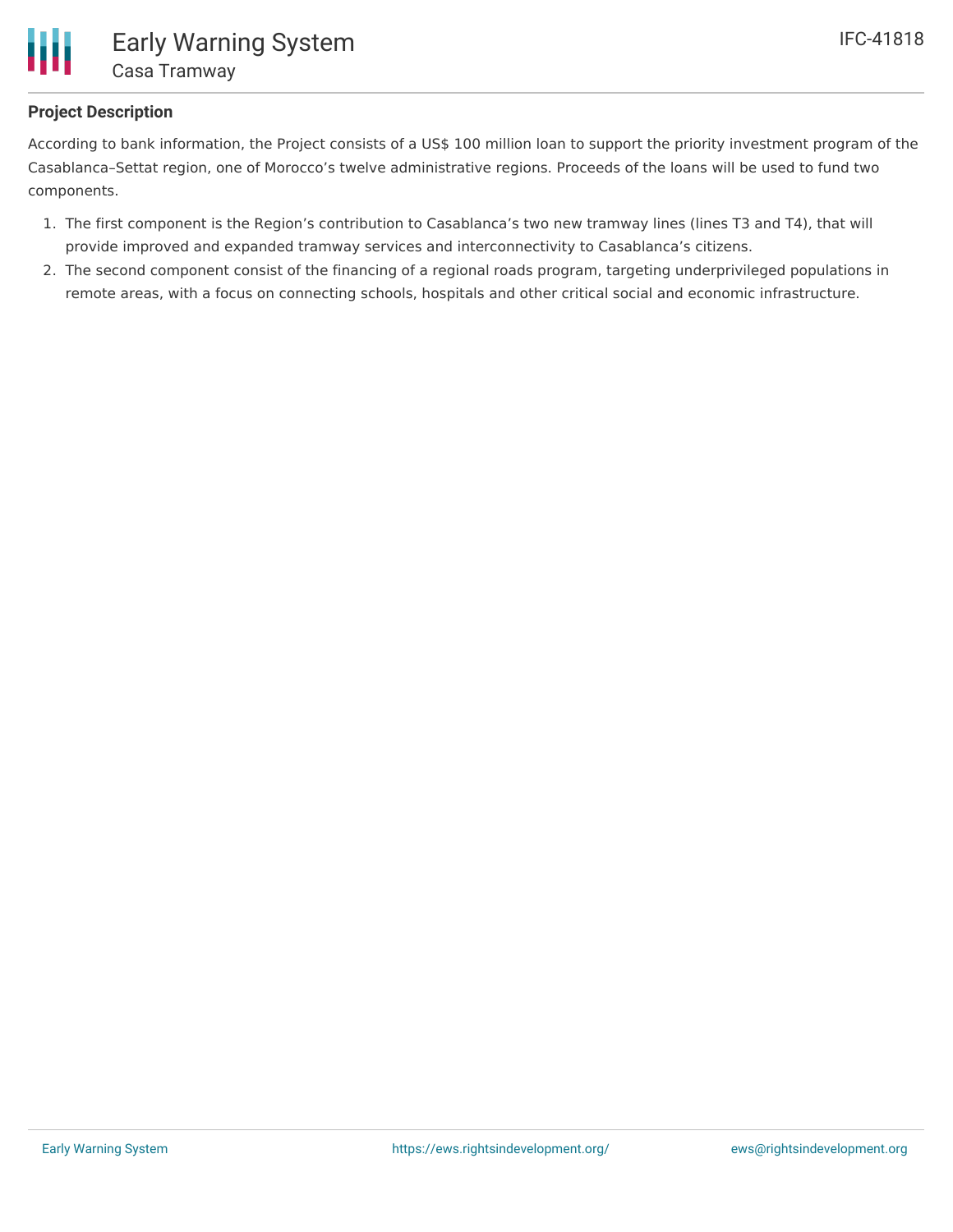## **Investment Description**

• International Finance Corporation (IFC)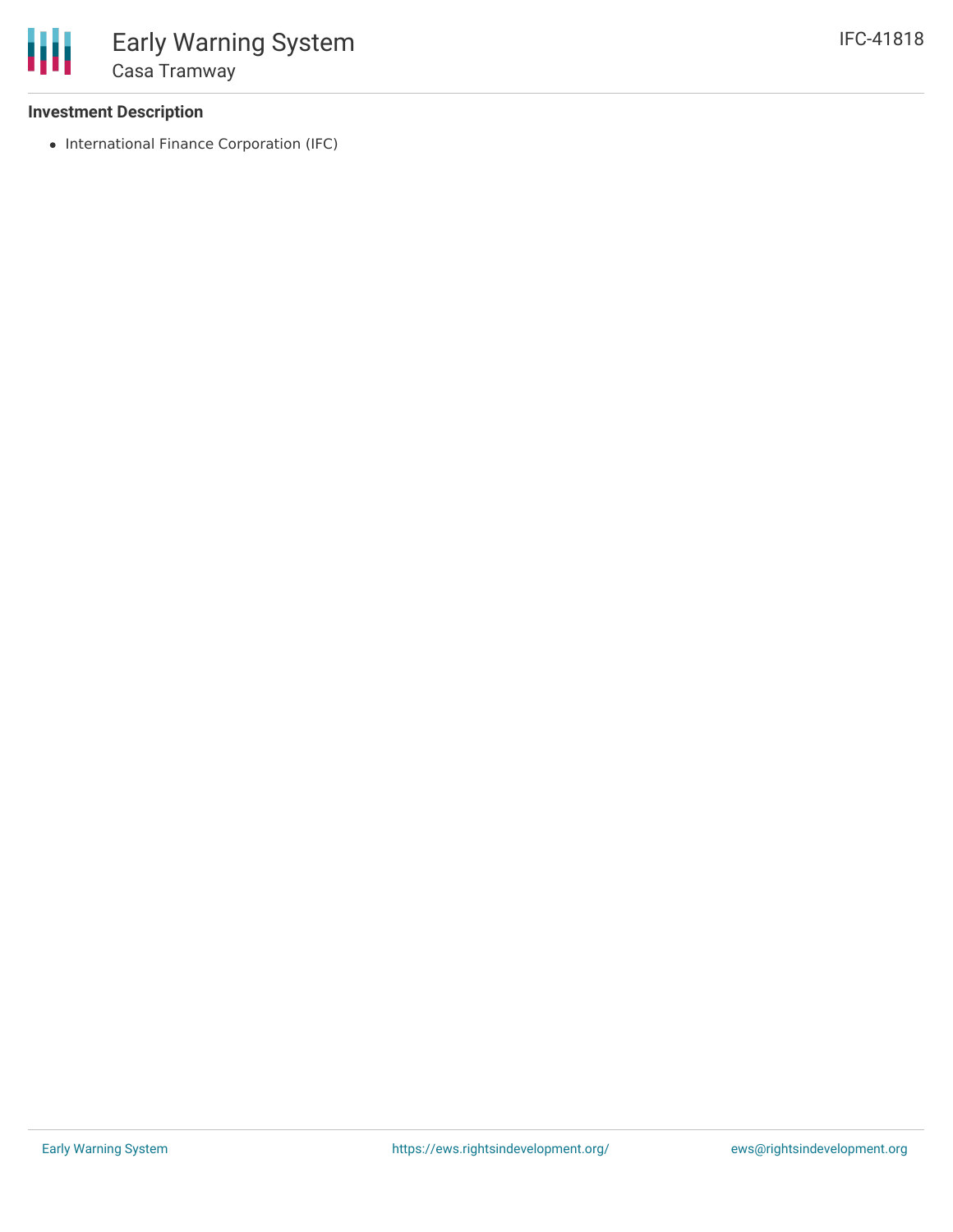

## **Contact Information**

Region Casablanca Settat Ahmed El Kial

### +212522441392

#### [a.elkial@casasettat.ma](mailto:a.elkial@casasettat.ma)

Boulevard Victor Hugo, Quartier des Habous, Casablanca, 20250, MOROCCO

### **ACCOUNTABILITY MECHANISM OF IFC**

The Compliance Advisor Ombudsman (CAO) is the independent complaint mechanism and fact-finding body for people who believe they are likely to be, or have been, adversely affected by an IFC or MIGA- financed project. If you submit a complaint to the CAO, they may assist you in resolving a dispute with the company and/or investigate to assess whether the IFC is following its own policies and procedures for preventing harm to people or the environment. If you want to submit a complaint electronically, you can email the CAO at CAO@worldbankgroup.org. You can learn more about the CAO and how to file a complaint at http://www.cao-ombudsman.org/